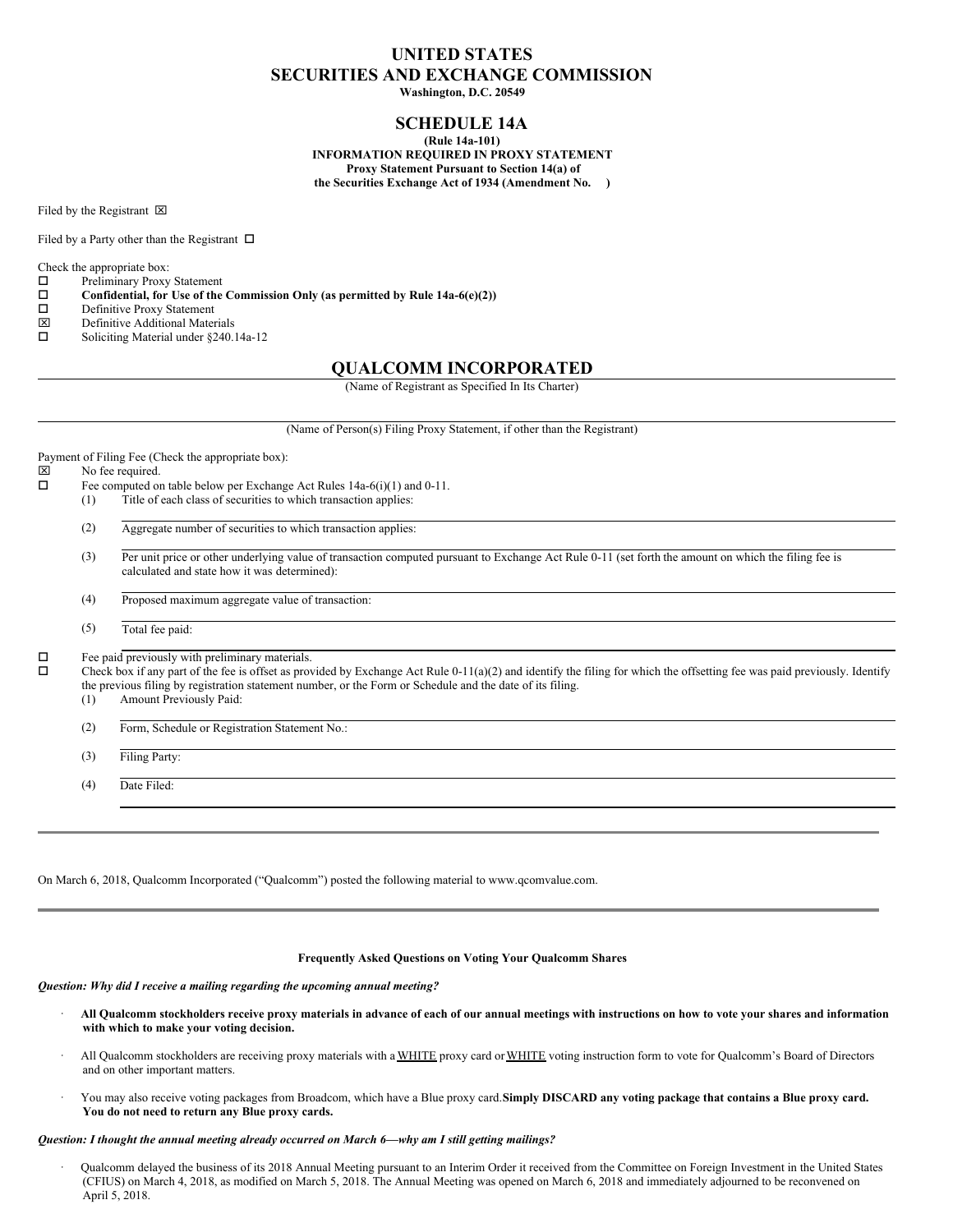#### *Question: Do the votes I previously cast still count or do I need to vote again?*

· If you previously submitted a valid proxy, your vote will still count. You do not need to vote again unless you want to change your vote.

#### *Question: How do I vote if I want to support Qualcomm?*

- Qualcomm's Board of Directors recommends that all Qualcomm stockholders vote the WHITE proxy card or WHITE voting instruction form:
	- 1. **FOR** all of Qualcomm's Directors (Proposal 1)
	- 2. **FOR** Proposals 2-7
	- 3. **AGAINST** Proposal 8
- · You can vote one of three ways:
	- 1. Online
	- 2. Phone
	- 3. Mail
	- Follow the instructions on your WHITE proxy card or WHITE voting instruction form to vote in one of the above three ways.

### *Question: Why is this year dif erent from prior years?*

· Broadcom has made an unsolicited proposal to acquire Qualcomm and is now seeking to replace a majority of Qualcomm's Board. Our Board believes that Broadcom's current offer of \$79.00 per share, as well as the previous offer of \$82.00 per share, materially undervalues the Company and comes with a high degree of regulatory risk. The Board also believes the Broadcom nominees are inherently conflicted and are not the right people to negotiate a good deal on Qualcomm stockholders' behalf. The Qualcomm Board recommends that Qualcomm stockholders vote FOR the re-election of Qualcomm's entire slate of 11 highly **qualified and experienced nominees**. To do so, simply vote FOR ALL nominees listed in Proposal 1 on the WHITE proxy card.

#### *Question: When should I vote?*

- We suggest you vote as soon as possible. No matter how many or how few shares you own, your vote is important.
- The deadline for voting by phone or online if shares are held in a bank or brokerage account is 11:59 pm ET on April 4. If you hold registered shares, we urge you to vote online or by phone by 9:00 am ET on April 5, 2018.
- · Importantly, if you inadvertently return a Blue proxy card or Blue voting instruction form, you can always cancel that vote by submitting a later-dated vote using a WHITE proxy card orWHITE voting instruction form online, by phone, or by mail.**Only your latest-dated vote counts.**

#### *Question: If I want to support Qualcomm, should I vote against Broadcom's nominees on the Blue card?*

- · No. You should discard any Blue proxy card.
- · If you vote using the Blue proxy card or Blue voting instruction form (even if you mark "withhold" on Broadcom's nominees), it will not support the election of Qualcomm's Directors and will cancel any vote you previously cast using the WHITE proxy card or WHITE voting instruction form.
- Vote FOR Qualcomm's entire slate of 11 highly qualified and experienced nominees on the WHITE proxy card or WHITE voting instruction form.
- If you inadvertently return a Blue proxy card or Blue voting instruction form, you can always cancel that vote by submitting a later-dated vote using aWHITE proxy card or WHITE voting instruction form online, by phone, or by mail.**Only your latest-dated vote counts.**

#### *Question: I usually get materials delivered electronically. Why am I receiving hard copies this year?*

- Because there is a proxy contest this year, stockholders are receiving hard copy mailings instead of e-mails. No matter how many or how few shares you own, your vote is important and you will receive mailings with a WHITE proxy card or WHITE voting instruction form.
- · Your preferences will remain unchanged for future stockholder meetings. If you have opted for electronic delivery of your annual proxy materials, you will continue to receive materials electronically for next year's Annual Meeting.

#### *Question: I received multiple proxy packages. Why?*

- You will receive a voting package for each account in which you hold Qualcomm shares.
- Each package may have different voting instructions for the shares in that particular account. It's important that you vote everyWHITE proxy card or WHITE voting instruction form from each package you receive.
- · You may also receive voting packages from Broadcom, which have a Blue proxy card.**DISCARD any voting package that contains a Blue proxy card.**

#### *Question: My proxy package went to the wrong address. Can my address be corrected for future mailings?*

- · Qualcomm cannot change the address that appeared on your accounts for the shares you owned as of the Record Date, January 8, 2018, so you will continue to receive mailings at that address until the Annual Meeting.
- If you need help receiving proxy packages at another address, please call the firm assisting us in the solicitation of proxies, Innisfree M&A Incorporated **("Innisfree") at the toll-free number shown below.**

#### *Question: Why would I hold Qualcomm shares in dif erent accounts?*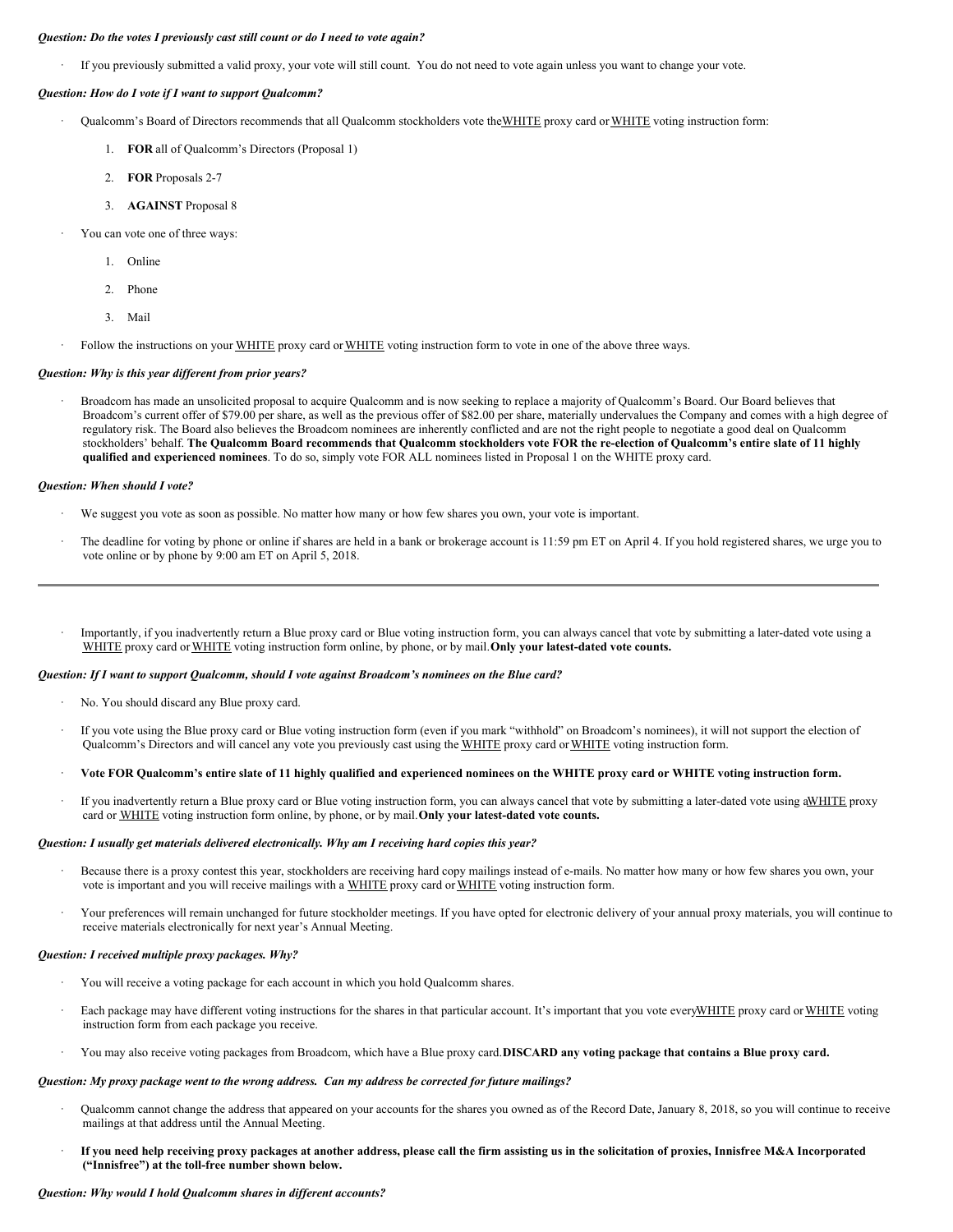- · You may have multiple accounts holding Qualcomm shares, such as personal brokerage accounts or retirement accounts.
- · **Each account that holds Qualcomm shares is required to send you a voting package.**

## *Question: If I received multiple proxy packages, can I vote all my shares on one card?*

- No. You must vote the WHITE proxy card or WHITE voting instruction form you receive with respect to EACH ACCOUNT in which you hold Qualcomm **shares.**
- If you own Qualcomm shares in multiple accounts, you will receive a voting package for each account.
- **Each account may have different voting instructions**. It's important to follow the voting instructions on the WHITE proxy card or WHITE voting instruction form for each package you receive.
- Even if you end up voting the same accounts again, that's okay your shares will only be counted once, and only your latest vote counts.
- Discard any package with a Blue proxy card or Blue voting instruction form.

## *Question: Why are the voting instructions in each proxy package dif erent?*

- If you hold Qualcomm shares in multiple accounts, each account may have different voting instructions.
- You must follow the voting instructions on the WHITE proxy card or WHITE voting instruction form for each account that holds Qualcomm shares in **order to support Qualcomm.**

## Question: I have already voted. Why am I getting additional letters and the same White proxy cards again? Do I need to vote again?

- Yes. We recommend that you vote all of theWHITE proxy cards or WHITE voting instruction forms you receive. Because of the importance of this year's vote, you will receive multiple letters from Qualcomm with additional WHITE proxy cards or WHITE voting instruction forms. Each mailing contains information about the issues involved in the proxy contest that we believe stockholders should know about.
- ONLY YOUR LATEST-DATED VOTE COUNTS. If you already voted a Blue proxy card, submit a new later-dated WHITE proxy card to cancel the Blue **vote.**

# Question: I received a phone call asking if I had received my voting materials and if I had any questions. Why am I receiving this call?

- Qualcomm has asked a company called Innisfree M&A Incorporated ("Innisfree") to contact our stockholders and encourage them to vote theirWHITE proxy cards or WHITE voting instruction forms.
- Innisfree will also help you with any questions you have about the voting process or the annual meeting.
- · You may continue to receive calls like this in advance of the Annual Meeting on April 5, 2018.
- You also may receive calls on behalf of Broadcom. You have no obligation to take those calls.

# *Question: I have already received multiple calls — can I be taken of the call list now?*

- · Yes, Innisfree can remove your name from Qualcomm's call list—please let Innisfree know.
- · However, please note that neither Qualcomm nor Innisfree can control whether or not Broadcom removes your name from its call list.

### **IF YOU HAVE ANY OTHER QUESTIONS ABOUT VOTING YOUR SHARES, PLEASE CALL INNISFREE M&A INCORPORATED:**

**Toll-Free at (877) 456-3442 (from the U.S. and Canada)**

**Or (412) 232-3651 (from other locations)**

## **Additional Information**

Qualcomm has filed a definitive proxy statement and WHITE proxy card with the U.S. Securities and Exchange Commission (the "SEC") in connection with its solicitation of proxies for its 2018 Annual Meeting of Stockholders (the "2018 Annual Meeting"). QUALCOMM STOCKHOLDERS ARE STRONGLY ENCOURAGED TO READ THE DEFINITIVE PROXY STATEMENT (AND ANY AMENDMENTS AND SUPPLEMENTS THERETO) AND ACCOMPANYING WHITE PROXY CARD AS THEY CONTAIN IMPORTANT INFORMATION. Stockholders may obtain the proxy statement, any amendments or supplements to the proxy statement and other documents as and when filed by Qualcomm with the SEC without charge from the SEC's website at www.sec.gov.

# **Certain Information Regarding Participants**

Qualcomm, its directors and certain of its executive officers may be deemed to be participants in connection with the solicitation of proxies from Qualcomm's stockholders in connection with the matters to be considered at the 2018 Annual Meeting. Information regarding the identity of potential participants, and their direct or indirect interests, by security holdings or otherwise, is set forth in the proxy statement and other materials to be filed with the SEC. These documents can be obtained free of charge from the sources indicated above.

# **Cautionary Note Regarding Forward-Looking Statements**

Any statements contained in this website that are not historical facts are forward-looking statements as defined in the U.S. Private Securities Litigation Reform Act of 1995. Additionally, statements regarding operating results for future years, growth in operating results and the factors contributing to future operating results; the resolution of licensing disputes and the impact and timing thereof; expected market, industry, geographic and organic growth and trends; future serviceable addressable market size and